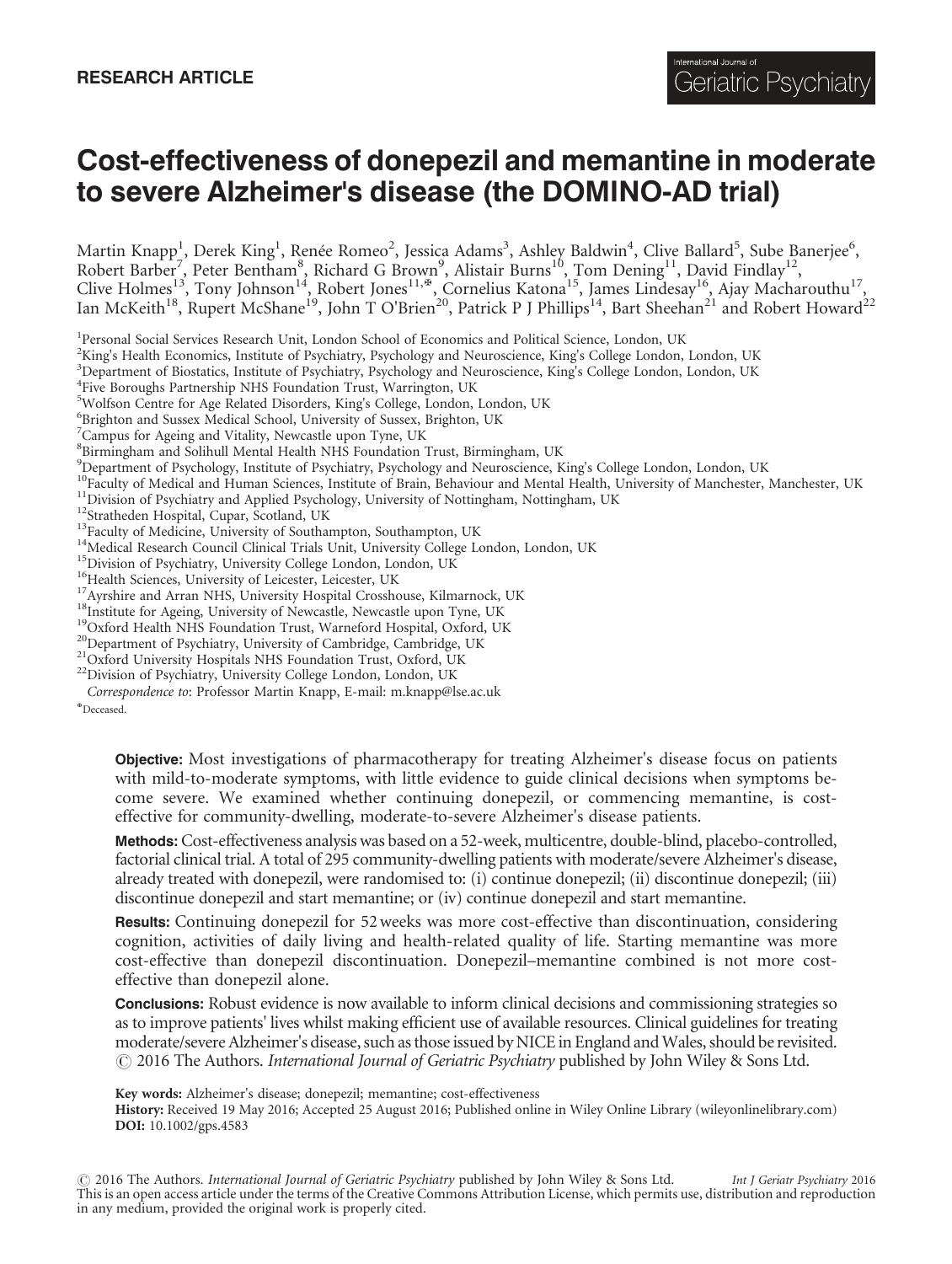# Introduction

Understanding the resource consequences of dementia treatments is particularly pertinent given projected increases in prevalence (Prince et al., 2015) and associated expenditure (Comas-Herrera et al., 2007). Treatment decisions are increasingly informed by guidelines from bodies such as The National Institute for Health and Care Excellence (NICE), built on both clinical and cost-effectiveness evidence. In 2009, NICE revised its guidance on acetylcholinesterase (AChE) inhibitor treatment of patients with moderate dementia, recommending that treatment should stop at the severe stage. Following new economic modelling, The National Institute for Clinical Excellence (2011) revised its guidance, allowing use of drugs within their licensed indications. A review of more recent evidence led to slightly updated guidance on medication treatment, with the three AChE inhibitors (donepezil, galantamine and rivastigmine) recommended as options for managing mild-to-moderate Alzheimer's disease (AD) and memantine recommended as an option for people with moderate AD who are intolerant of or have a contraindication to AChE inhibitors or with severe AD (National Institute for Health and Care Excellence 2016).

There remains little evidence to guide clinical decision-making when patients reach moderate-tosevere AD. We therefore sought to examine the clinical and cost-effectiveness consequences of continuing donepezil and commencing memantine (singly or in combination with donepezil). Clinical effectiveness findings have been published (Howard et al., 2012); here, we examine the cost-effectiveness consequences.

# Method

# **Participants**

Patients met standardised clinical criteria for probable/possible moderate or severe AD (McKhann et al., 1984) and had been continuously prescribed donepezil for >3 months. Their prescribing clinician was considering change of medication, based on discussions with patient and carer, NICE guidance and clinical judgement. Patients had sMMSE score of 5–13 (Molloy and Standish, 1997), were community-living and had a carer who was co-resident or visited at least daily. Patients were recruited from 15 NHS English and Scottish centres between February 2008 and March 2010.

## Design

DOMINO-AD was a multicentre, double-blind, placebo-controlled, factorial  $(2 \times 2)$  clinical trial, with assessment of outcomes and costs over 52 weeks. It compared four treatments: (i) continue donepezil 10 mg per day with placebo memantine; (ii) discontinue donepezil (following 4weeks donepezil 5 mg) with placebo memantine; (iii) discontinue donepezil and initiate memantine 20mg per day; and (iv) continue donepezil 10 mg per day and initiate memantine 20 mg per day. Tablets were provided by the manufacturers. The study protocol was published before any data analysis (Jones et al., 2009).

# **Ethics**

DOMINO-AD was registered with the ISRCTN Registry (ISRCTN49545035). Ethical approval was received from Scotland 'A' Multicentre Research Ethics Committee.

An Independent Data Monitoring Committee reviewed efficacy and safety data every 6months.

# Randomisation

A prepared unrestricted randomised list of assignments was used for the first 80 participants to ensure allocation concealment. Subsequent participants were randomly assigned to one of four treatment groups by the MRC CTU using randomised minimisation. Groups were stratified by centre, duration of donepezil treatment before entry (3–6 months; >6 months), baseline sMMSE score  $(5-9; 10-13)$  and age  $(<60;$ 60–74; >74 years). Patients, caregivers, clinicians, outcome assessors and investigators were blinded to assignment.

# **Outcomes**

Patients were assessed at baseline (pre-randomization), at week 6 post-randomisation to assess shortterm effects of donepezil withdrawal, and at weeks 18, 30 and 52.

Primary outcomes were:

- cognition: sMMSE (range 0–30, higher scores indicate better cognitive function) rated by treating clinicians;
- functioning in activities of daily living: Bristol Activities of Daily Living Scale (BADLS) (Bucks et al., 1996) (range 0–60, higher scores indicate greater functional impairment) rated by carers.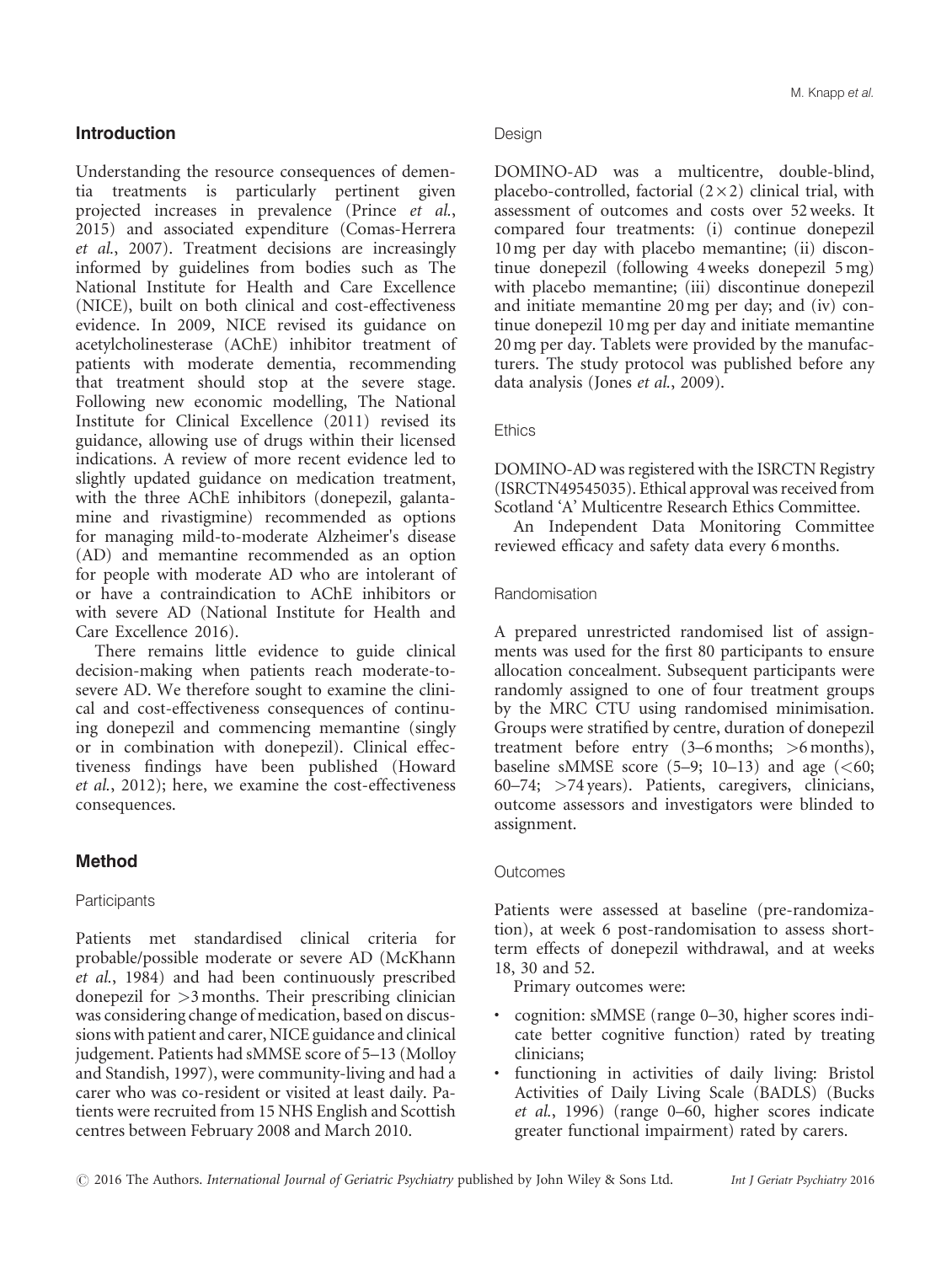Donepezil and memantine cost-effectiveness

- Secondary outcomes were:
- behavioural and psychological symptoms: Neuropsychiatric Inventory (NPI) (Cummings et al., 1994) (range 0–144, higher scores indicate more symptoms) rated by treating clinicians;
- dementia-specific health-related quality of life: DEMQOL-Proxy (Smith et al., 2007) (range 31–134, higher scores indicate better quality of life) rated by carers;
- generic health-related quality of life: EQ-5D-3L (EuroQol Group, 1990) rated by carers;
- health status of family or other unpaid carers: General Health Questionnaire (GHQ-12) (Goldberg et al., 1997) (range 0–12, higher scores indicate increased psychological morbidity).

The economic evaluation focused on three outcomes: sMMSE, BADLS, EQ-5D-3L. We applied societal weights to EQ-5D-3L (Dolan et al., 1995) to calculate utility values. Quality-adjusted life years (QALYs) were calculated by 'area-under-the-curve' analysis, with linear interpolation between assessment points.

Before commencing data analysis, and based on the first 127 participants to complete DOMINO-AD, the research team published values for minimum clinically important differences on sMMSE (1.4 points), BADLS (3.5 points) and NPI (8 points), based upon 0.4 standard deviations of changes from baseline (Howard et al., 2011).

# Sample size

Original planned sample size was 800, adjusted to 430 based on standard deviations of outcomes from a blinded analysis of accrued data. Allowing for expected 20% missing visits, at two-sided significance level of 5%,  $n= 430$  would give 95% power to detect a 1.0 point sMMSE difference and 90% power to detect a 2.0 point BADLS difference between donepezil and placebo, or between memantine and placebo, at 52weeks, and 96% power to detect a 1.5 point sMMSE difference, and 80% power to detect a 2.5 point BADLS difference between combination treatment and monotherapy at 52weeks.

# **Costs**

Data on services and unpaid support were collected for each patient at:

- baseline (randomisation) for a retrospective period of 13weeks;
- 6-week post-randomisation assessment retrospectively over 6weeks;
- 30-week assessment retrospectively over 24weeks;
- 52-week assessment retrospectively over 22weeks.

Services and support data for patients were recorded on the Client Service Receipt Inventory (CSRI) (Beecham & Knapp, 2001) completed by family or professional carers, covering: inpatient stays, outpatient attendances, day hospital, social clubs, lunch clubs, day care, community-based professional contacts (e.g. psychologists, psychiatrists, GPs, nurses, social workers, occupational therapists, home care) and all other services. Costs were assumed to be incurred by health and social care agencies even though some individuals make co-payments. Data were also collected on volunteer support, befriending, telephone care-line support and unpaid support by family and friends.

Unit costs reflecting long-run marginal opportunity costs were drawn from available public sources, set at 2013/14 prices. Costs per unit of measurement for each service type (e.g. per contact with health professional) were mainly taken from Curtis (2014); NHS Reference Costs (Department of Health, 2014) were used for inpatient and outpatient attendances. Costs of unpaid care were estimated from information on volume and type of support, the opportunity cost of lost work (wage rate) for carers in paid employment and replacement cost for those not in paid employment based on cost of a home care worker (Curtis, 2014).

Medication costs were applied over the treatment titration and maintenance schedules. Donepezil came off patent in 2012 and memantine in 2014; we attached prices obtained from pharmacies at study sites for the generic versions (4p per 5-mg tablet and 6p per 10 mg tablet of donepezil; 4p per 10-mg tablet and 7p per 20-mg tablet for memantine). (At the time of the trial, both donepezil and memantine were under patent; donepezil prices were £2.27 per 5-mg tablet and £3.18 per 10-mg tablet, and memantine prices were £1.23 per 10-mg tablet and £2.46 per 20-mg tablet. However, we use only generic prices in our analyses)

# Cost-effectiveness

Research questions were: (i) is donepezil continuation more cost-effective than donepezil discontinuation over 52weeks; (ii) is memantine, singly or in combination with donepezil, more cost-effective than memantine placebo; and (iii) is the combination of donepezil and memantine more cost-effective than donepezil alone.

Primary cost-effectiveness analyses were conducted from a health and social care perspective. Cost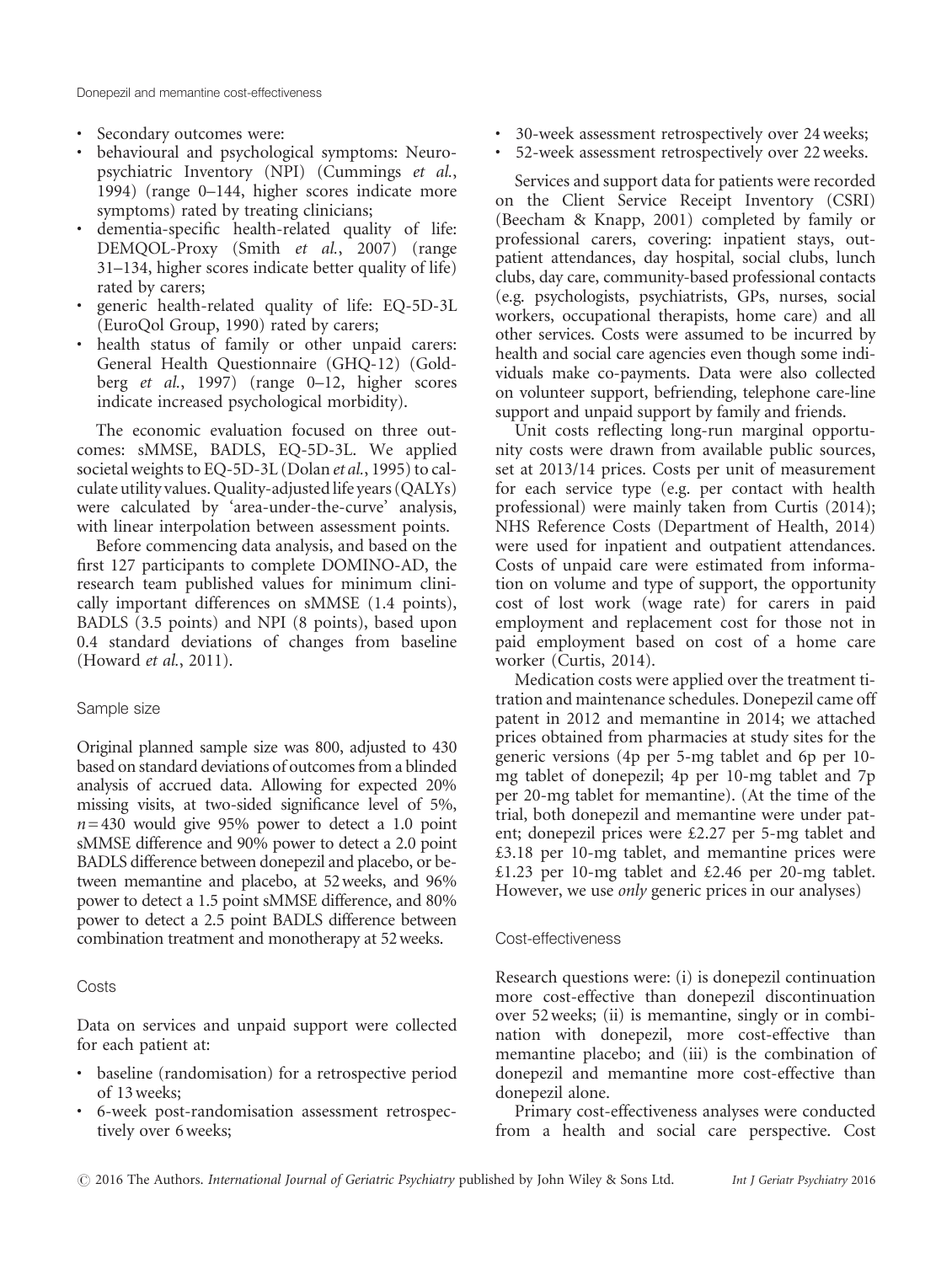subtotals were also calculated: trial medication costs; hospital costs (inpatient, outpatient, accident and emergency); and community-based health, social and primary care. In sensitivity analyses, we adopted a societal perspective, adding unpaid care costs to health and social care service costs.

BADLS, SMMSE and QALYs were used, in turn, as measures of effectiveness in the cost-effectiveness analyses.

#### Statistical analysis

Analyses were conducted on participants receiving at least one dose of trial medication (including placebo), applying intention-to-treat principles as far as practicably possible, given missing data. Participants were analysed in groups to which they were allocated irrespective of treatment discontinuation or open-label treatment. All non-missing scores at every visit (irrespective of whether patients were still on trial medication or switched to open-label treatment) were included; there was no imputation of missing scores. Full details of outcome analyses are given elsewhere (Howard et al., 2012).

Cost data were analysed by regressing 52-week health and social care costs (or societal costs in secondary analyses) on treatment allocation, centre, age at baseline, duration of donepezil treatment prerandomisation, baseline sMMSE and total health and social care costs (or societal costs) in the 13-week pre-randomisation period. To mitigate effects of data skewness, non-parametric bootstrapping was used to estimate 95% confidence intervals (CIs) for mean costs. Where bias-corrected 95% CIs of betweengroup change scores excluded zero, they were judged significant at  $p = < 0.05$ .

The cost-effectiveness of one treatment over another was compared by calculating incremental costeffectiveness ratios (ICERs), defined as difference in mean costs divided by difference in mean effects. If one treatment had lower costs and better outcome than its comparator it was considered dominant. Difficulties arise when one treatment is both more effective and more costly than its comparator, leaving the decision-maker to consider whether higher costs are justified by better outcomes. Cost-effectiveness acceptability curves (CEAC) (van Hout et al., 1994) were plotted for each cost-outcome combination to show the likelihood of one treatment being seen as costeffective relative to another for a range of (implicit) values placed on incremental outcome improvements. Using the net benefit approach, monetary values of incremental effects and incremental costs were combined, and net benefit (NB) derived as:

$$
NB = \lambda \times (effect_b - effect_a) - (cost_b - cost_a).
$$

λ is willingness-to-pay for a unit improvement in effectiveness (sMMSE, BADLS, QALYs), and a and b denote placebo and active treatment, respectively. A plausible range of λ values was explored for each outcome. This approach allows costs and outcomes to be considered on the same monetary scale, taking account of sampling uncertainty and adjusting for baseline covariates.

Analyses were undertaken using STATA (version 11) and SPSS 17.

#### Sensitivity analysis

We explored consequences for cost-effectiveness of adopting a societal rather than health and social care perspective.

# **Results**

## Sample

A total of 295 participants were recruited. Baseline characteristics were broadly comparable across treatments (Table 1). At baseline, full service use data and calculated costs were available for 291 (98.6%) participants (73 donepezil alone, 74 memantine alone, 72 donepezil–memantine combined, 72 placebo). By 52 weeks, health and social care cost data were available for 218 (73.9%) participants, and for all data collection points for 215 (72.9%). At 52weeks, data on unpaid care were available for 186 (63.1%) participants and for all data collection points for 183 (62.0%). Thirty-nine patients died over the trial period, one lost to follow-up and 29 withdrew. Unless noted otherwise, analyses from a health and social care perspective are based on 215 individuals, and analyses from a societal perspective on 183.

## **Outcomes**

Effectiveness scores in Table 2 are not adjusted for baseline characteristics/centre; we do make adjustments for the cost-effectiveness analyses below. Howard et al. (2012) detail the outcome analyses, where there was adjustment for the same variables except for pre-randomisation costs. Additionally adjusting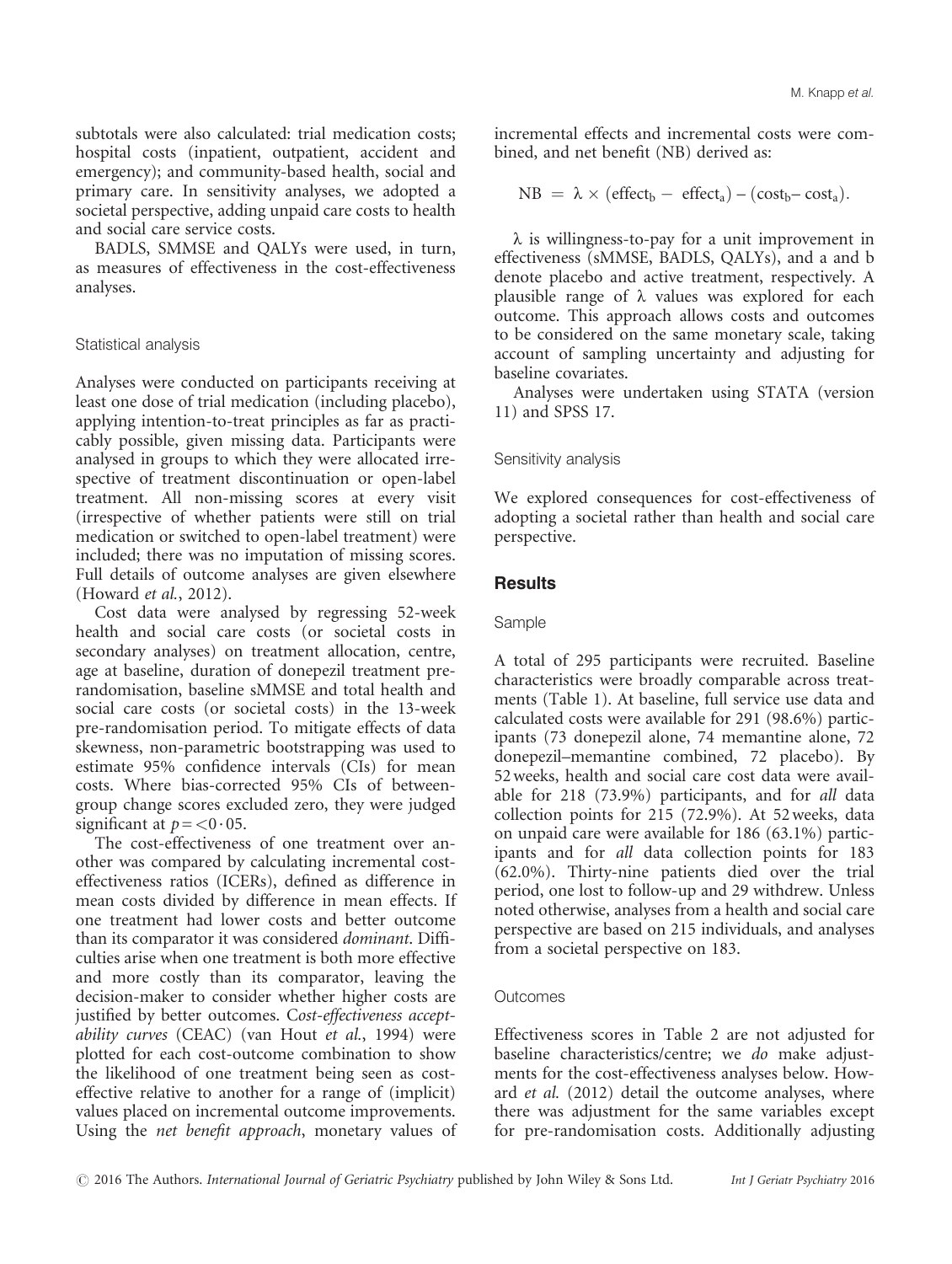| Table 1 Baseline participant characteristics by treatment arm |  |  |  |  |  |
|---------------------------------------------------------------|--|--|--|--|--|
|---------------------------------------------------------------|--|--|--|--|--|

|                                                       |                           | Donepezil<br>alone | Placebo           | Memantine<br>alone | Donepezil plus<br>memantine |
|-------------------------------------------------------|---------------------------|--------------------|-------------------|--------------------|-----------------------------|
| Total entered in trial<br>Age in years/Mean           |                           | 73<br>77.2         | 73<br>77.7        | 76<br>76.2         | 73<br>77.5                  |
| Gender; $n$ $(\%)$                                    | Male                      | 22 (30%)           | 26 (36%)          | 30 (39%)           | 24 (33%)                    |
| Previous duration of donepezil                        | 3–6 months<br>$>6$ months | 3(4%)<br>70 (96%)  | 3(4%)<br>70 (96%) | 4(5%)<br>72 (95%)  | 4(5%)<br>69 (95%)           |
| Standardised Mini-Mental State Examination<br>(sMMSE) | Mean (sd)                 | 9.0(2.8)           | 9.1(2.4)          | 9.2(2.5)           | 9.1(2.6)                    |
| Bristol Activities of Daily Living Scale (BADLS)      | Mean (sd)                 | 28.2(9.0)          | 28.6(8.9)         | 27.1(9.0)          | 26.9(9.8)                   |
| Neuropsychiatric Inventory (NPI)                      | Mean (sd)                 | 22.3(16.7)         | 22.9(17.0)        | 23.1(16.2)         | 20.3(14.4)                  |
| DEMQOL-Proxy                                          | Mean (sd)                 | 98.3(13.5)         | 101.4(11.7)       | 96.5(15.3)         | 98.3 (13.5)                 |
| General Health Questionnaire (GHQ-12)                 | Mean (sd)                 | 2.3(2.3)           | 2.8(3.1)          | 3.1(3.1)           | 1.8(2.3)                    |
| EQ-5D utility                                         | Mean (sd)                 | 0.57(0.28)         | 0.55(0.28)        | 0.59(0.27)         | 0.55(0.29)                  |

Table 2 Clinical and quality of life measure scores (unadjusted for baseline characteristics) over time

|                         | Donepezil alone<br>Mean (sd) | Placebo<br>Mean (sd) | Memantine alone<br>Mean (sd) | Donepezil plus<br>memantine<br>Mean (sd) |
|-------------------------|------------------------------|----------------------|------------------------------|------------------------------------------|
| <b>BADLS</b>            |                              |                      |                              |                                          |
| Week 6                  | 29(9)                        | 32(9)                | 28(9)                        | 28(10)                                   |
| Week 18                 | 31(11)                       | 37(9)                | 33(9)                        | 30(10)                                   |
| Week 30                 | 33(11)                       | 38(9)                | 34(11)                       | 31(10)                                   |
| Week 52                 | 37(11)                       | 41(9)                | 37(10)                       | 35(9)                                    |
| <b>sMMSE</b>            |                              |                      |                              |                                          |
| Week 6                  | 9(4)                         | 8(4)                 | 9(4)                         | 10(4)                                    |
| Week 18                 | 8(4)                         | 5(4)                 | 8(4)                         | 9(5)                                     |
| Week 30                 | 6(4)                         | 5(4)                 | 6(4)                         | 8(5)                                     |
| Week 52                 | 5(5)                         | 3(3)                 | 5(5)                         | 6(4)                                     |
| Generic quality         |                              |                      |                              |                                          |
| of life (EQ-5D utility) |                              |                      |                              |                                          |
| Week 6                  | 0.56(0.28)                   | 0.48(0.28)           | 0.61(0.26)                   | 0.57(0.28)                               |
| Week 18                 | 0.52(0.30)                   | 0.40(0.30)           | 0.52(0.30)                   | 0.56(0.26)                               |
| Week 30                 | 0.51(0.32)                   | 0.37(0.29)           | 0.46(0.29)                   | 0.55(0.26)                               |
| Week 52                 | 0.48(0.31)                   | 0.26(0.27)           | 0.42(0.28)                   | 0.49(0.32)                               |

for this cost covariate very slightly changes some numerical values for differences between treatments but does not change conclusions about relative effectiveness.

Compared to patients randomised to donepezil discontinuation, those continuing on donepezil had higher sMMSE scores (mean 1.7 points; 95% CI 0.5 to 2.8) and lower BADLS scores  $(-2.9 \text{ points}; 95\%)$  $CI - 5.3$  to 0.5). In other words, adjusted comparisons suggest that both cognitive and functional impairment deteriorated less for patients remaining on donepezil compared to those who stopped. There was a greater QALY gain for the donepezil group compared to placebo (mean 0.11; 95% CI 0.02 to 0.20).

Compared to patients randomised to memantine placebo, those given memantine had higher sMMSE scores (mean 1.0 points;  $95\%$  CI  $-0.1$  to 2.0) and slightly lower BADLS scores  $(-1.7 \text{ points}; 95\% \text{ CI})$  $-3.9$  to 0.6), after adjustment for baseline covariates. There was no difference in QALY gain between these two groups  $(0.07; 95\% \text{ CI} - 0.02 \text{ to } 0.16)$ .

The differences between treatment with donepezil alone and treatment with donepezil and memantine combined were not statistically significant after adjustment for covariates, in terms of sMMSE (mean 0.3 points; 95% CI  $-1.4$  to 2.0), BADLS  $(-1.1 \text{ points};$ 95% CI  $-7.2$  to 5.1) or QALY gain (0.02; 95% CI  $-0.19$  to 0.22).

#### **Costs**

Unadjusted health and social care costs were highest for people with placebo  $(\text{\textsterling}7964)$  and lowest for those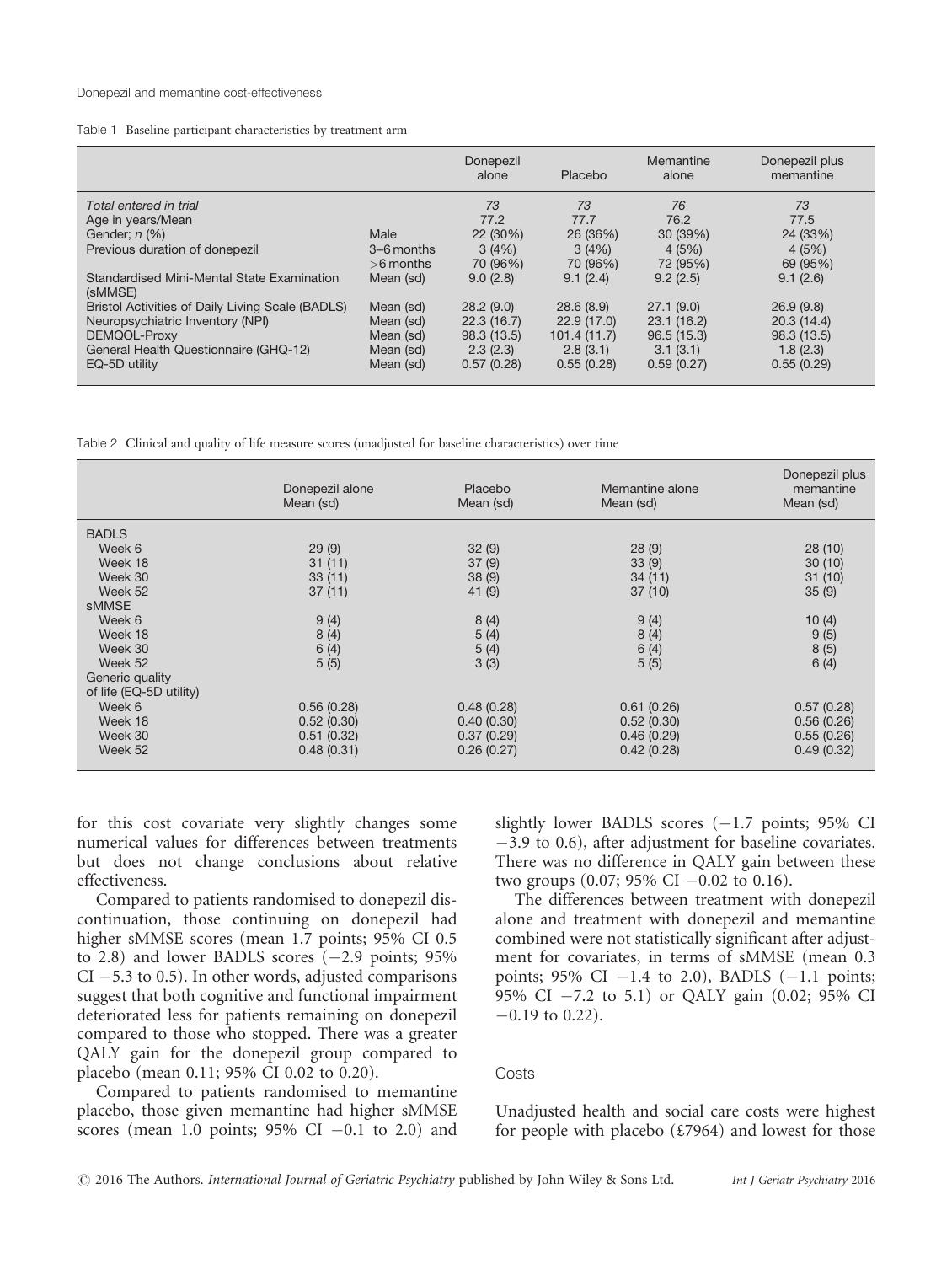with memantine alone (£4864); for people with donepezil–memantine combined, cost was £5892, and for donepezil alone £5418 (Table 3).

Unpaid care costs exceeded health and social care costs (Table 4). Societal costs were highest for people with memantine alone (£19 969), and lowest for those with donepezil–memantine combined (£16058).

Comparisons between these mean values should be tentative as they are not adjusted for baseline characteristics or centre.

We compared costs for patients allocated to each treatment after adjusting for centre, age at baseline, duration on donepezil pre-randomisation, sMMSE at baseline and total costs prior to baseline (Table 5,

|  |  |  |  | Table 3 Mean unadjusted costs $(\frac{6}{2}, 2013/14$ prices) of trial medication, hospital care, community-based health and social care and primary care |  |  |  |
|--|--|--|--|-----------------------------------------------------------------------------------------------------------------------------------------------------------|--|--|--|
|  |  |  |  |                                                                                                                                                           |  |  |  |

|                                                                                                                                                                                                                                                                                                                                 |                                                                                                     | Donepezil alone                                                                     |                                                                                                     | Placebo                                                                               |                                                                                                   | Memantine alone                                                                       |                                                                                                  | Donepezil plus memantine                                                            |
|---------------------------------------------------------------------------------------------------------------------------------------------------------------------------------------------------------------------------------------------------------------------------------------------------------------------------------|-----------------------------------------------------------------------------------------------------|-------------------------------------------------------------------------------------|-----------------------------------------------------------------------------------------------------|---------------------------------------------------------------------------------------|---------------------------------------------------------------------------------------------------|---------------------------------------------------------------------------------------|--------------------------------------------------------------------------------------------------|-------------------------------------------------------------------------------------|
|                                                                                                                                                                                                                                                                                                                                 | Mean                                                                                                | (SD)                                                                                | Mean                                                                                                | (SD)                                                                                  | Mean                                                                                              | (SD)                                                                                  | Mean                                                                                             | (SD)                                                                                |
| Pre-baseline (13 weeks)-N<br>Hospital care<br>Community-based care<br><b>Total cost</b><br>Weeks $1-6-N$<br><b>Trial medication</b><br>Hospital care<br>Community-based care<br><b>Total cost</b><br>Weeks $7-30-M$<br><b>Trial medication</b><br>Hospital care<br>Community-based care<br><b>Total cost</b><br>Weeks $31-52-M$ | 73<br>1516<br>864<br>2380<br>72<br>3<br>149<br>248<br>401<br>63<br>10<br>1178<br>1396<br>2584<br>54 | (5289)<br>(2205)<br>(5977)<br>(643)<br>(687)<br>(939)<br>(4606)<br>(2607)<br>(5086) | 72<br>489<br>925<br>1414<br>71<br>246<br>242<br>490<br>60<br>$\Omega$<br>1747<br>1709<br>3456<br>55 | (2419)<br>(2852)<br>(3972)<br>(1163)<br>(667)<br>(1445)<br>(4812)<br>(5877)<br>(7919) | 74<br>327<br>721<br>1048<br>73<br>4<br>254<br>149<br>414<br>60<br>12<br>764<br>1121<br>1973<br>51 | (1037)<br>(2019)<br>(2322)<br>(1012)<br>(265)<br>(1122)<br>(2512)<br>(2525)<br>(3397) | 72<br>398<br>647<br>1045<br>68<br>5<br>93<br>221<br>326<br>63<br>22<br>792<br>1556<br>2445<br>58 | (1134)<br>(1932)<br>(2187)<br>(394)<br>(451)<br>(695)<br>(1852)<br>(4222)<br>(4570) |
| Trial medication<br>Hospital care<br>Community-based care<br><b>Total cost</b><br>Weeks $1-52-M$<br>Total health and social care costs                                                                                                                                                                                          | 9<br>940<br>2062<br>3011<br>53<br>5418                                                              | (2928)<br>(3713)<br>(4493)<br>(7464)                                                | 0<br>597<br>3850<br>4447<br>55<br>7964                                                              | (1729)<br>(17929)<br>(17944)<br>(23707)                                               | 11<br>829<br>2124<br>3033<br>51<br>4864                                                           | (2530)<br>(3854)<br>(4580)<br>(7416)                                                  | 20<br>758<br>2069<br>2915<br>56<br>5892                                                          | (2323)<br>(3547)<br>(4365)<br>(8607)                                                |

Table 4 Mean unadjusted costs (£, 2013/14 prices) of health and social care and unpaid carer support, and total societal costs

|                                                                     | Donepezil alone    |                            |                     | Placebo                    |                     | Memantine alone    |                    | Donepezil plus memantine   |
|---------------------------------------------------------------------|--------------------|----------------------------|---------------------|----------------------------|---------------------|--------------------|--------------------|----------------------------|
|                                                                     | Mean               | (SD)                       | Mean                | (SD)                       | Mean                | (SD)               | Mean               | (SD)                       |
| Pre-baseline (13 weeks)-N<br>Health and social care                 | 73<br>2380         | (5977)                     | 72<br>1414          | (3972)                     | 74<br>1048          | (2322)             | 72<br>1045         | (2187)                     |
| Unpaid care<br>Total societal cost<br>Weeks $1-6-N$                 | 4397<br>6777<br>72 | (7844)<br>(10351)          | 2842<br>4256<br>71  | (5725)<br>(6737)           | 4217<br>5266<br>73  | (6470)<br>(6734)   | 5457<br>6502<br>68 | (7802)<br>(7959)           |
| Health and social care<br>Unpaid care                               | 401<br>1257        | (939)<br>(2144)            | 490<br>793          | (1445)<br>(1425)           | 406<br>1043         | (1122)<br>(1616)   | 319<br>1228        | (695)<br>(2533)            |
| Total societal cost<br>Weeks $7 - 30 - N$<br>Health and social care | 1658<br>62<br>2178 | (2319)                     | 1283<br>58<br>3222  | (1888)                     | 1449<br>60<br>1898  | (1846)<br>(3397)   | 1547<br>62<br>2311 | (2613)                     |
| Unpaid care<br>Total societal cost                                  | 4649<br>6828       | (3967)<br>(8366)<br>(9254) | 2779<br>6001        | (7733)<br>(5586)<br>(9167) | 4649<br>6547        | (6618)<br>(7634)   | 4876<br>7186       | (4583)<br>(5808)<br>(7922) |
| Weeks 31-52-N<br>Health and social care                             | 47<br>2870         | (4202)                     | 41<br>5603          | (20703)                    | 43<br>3460          | (4832)             | 52<br>2978         | (4508)                     |
| Unpaid care<br>Total societal cost<br>Weeks $1-52-M$                | 5385<br>8256<br>46 | (7341)<br>(7725)           | 4659<br>10262<br>41 | (7312)<br>(22558)          | 7111<br>10640<br>43 | (11641)<br>(12556) | 3978<br>7024<br>50 | (5905)<br>(7844)           |
| Health and social care<br>Unpaid care                               | 5530<br>11 160     | (7592)<br>(15035)          | 8531<br>8884        | (27015)<br>(13182)         | 5610<br>14359       | (7855)<br>(17968)  | 6102<br>9956       | (8943)<br>(11815)          |
| <b>Total societal cost</b>                                          | 16690              | (15846)                    | 17415               | (29871)                    | 19969               | (19 186)           | 16058              | (15 636)                   |

 $\degree$  2016 The Authors. International Journal of Geriatric Psychiatry published by John Wiley & Sons Ltd. Int J Geriatr Psychiatry 2016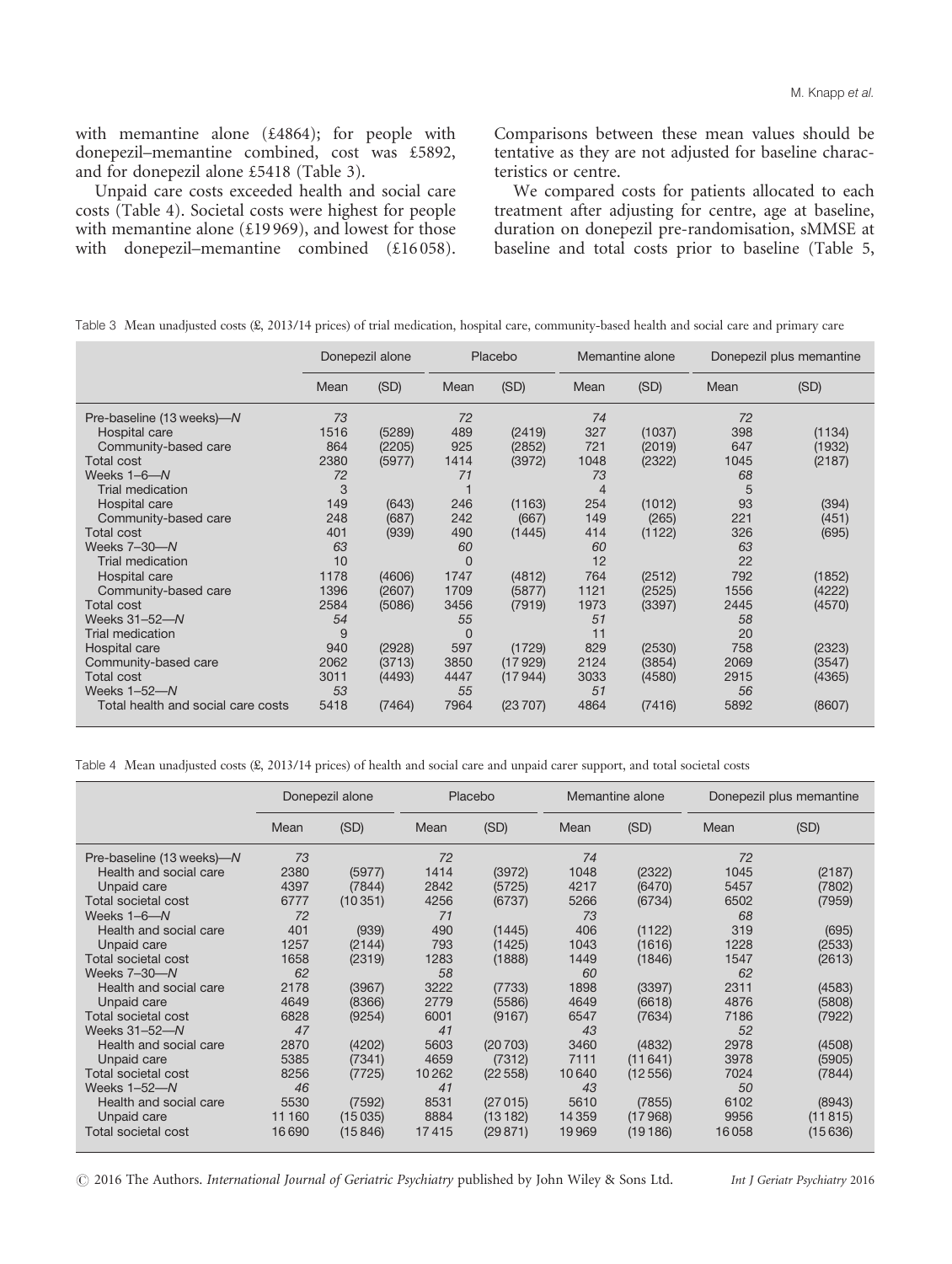Table 5 Mean adjusted cost differences, incremental costs and outcomes, and cost-effectiveness ratios for each of the three treatment comparisons over weeks 1–52

|                                                                                                                                                                                                                                                                                       | Mean difference* (95% CI)                                                                                                                           |                                                                                                                                                    |                                                                                                                                                  |
|---------------------------------------------------------------------------------------------------------------------------------------------------------------------------------------------------------------------------------------------------------------------------------------|-----------------------------------------------------------------------------------------------------------------------------------------------------|----------------------------------------------------------------------------------------------------------------------------------------------------|--------------------------------------------------------------------------------------------------------------------------------------------------|
|                                                                                                                                                                                                                                                                                       | Donepezil continuation<br>versus donepezil<br>discontinuation                                                                                       | Memantine versus<br>memantine placebo                                                                                                              | Donepezil and memantine<br>combined versus<br>donepezil alone                                                                                    |
| Mean adjusted cost differences<br>(component and total) (£, 2013/14 prices)<br><b>Medication costs</b><br>Hospital care costs<br>Community-based care costs<br>Unpaid care costs<br>Total health and social care costs<br>Total societal costs<br>Health and social care perspective: | 20<br>$-63$ ( $-1236$ to 1110)<br>$-196$ ( $-3230$ to 2839)<br>$-2037$ ( $-4385$ to 311)<br>$-389$ ( $-3600$ to 2822)<br>$-2669$ ( $-7262$ to 1923) | 26<br>$-594$ ( $-1768$ to 580)<br>$-1288$ ( $-4465$ to 1889)<br>$-468$ ( $-2467$ to 1531)<br>$-1409$ ( $-4912$ to 2094)<br>$-1457$ (-6330 to 3416) | 46<br>$-21$ ( $-1761$ to 1719)<br>$93 (-1815 \text{ to } 2001)$<br>$-1875$ ( $-4309$ to 559)<br>599 (-2240 to 3438)<br>$-331$ ( $-4641$ to 3979) |
| incremental costs and effects*,<br>mean (95% CI)<br>Costs<br><b>BADLS</b> score<br>sMMSE score<br>QALY (EQ-5D)<br>Health and social care perspective:<br>incremental cost-effectiveness ratios*<br>(£, 2013/2014 prices)                                                              | $-389$ ( $-3600$ to 2822)<br>$3.0$ (0.7 to 5.2)<br>1.7 $(0.6 \text{ to } 2.7)$<br>$0.11$ (0.03 to 0.19)                                             | $-1409$ ( $-4912$ to 2094)<br>1.9 ( $-0.4$ to 4.1)<br>$0.9$ (-0.1 to 1.9)<br>$0.07$ (-0.01 to 0.16)                                                | 599 (-2240 to 3438)<br>$0.8$ (-3.5 to 5.2)<br>$0.1$ (-1.5 to 1.6)<br>$0.03$ (-0.10 to 0.16)                                                      |
| for BADLS<br>for sMMSE<br>for QALY<br>Societal perspective: incremental costs<br>and effects*, mean (95% CI)                                                                                                                                                                          | Donepezil dominant<br>Donepezil dominant<br>Donepezil dominant                                                                                      | Memantine dominant<br>Memantine dominant<br>Memantine dominant                                                                                     | 749<br>5990<br>19967                                                                                                                             |
| Costs<br><b>BADLS</b> score<br>sMMSE score<br>QALY (EQ-5D)<br>Societal perspective: incremental<br>cost-effectiveness ratios*                                                                                                                                                         | $-2669$ ( $-7262$ to 1923)<br>$3.0$ (0.7 to 5.3)<br>1.5 $(0.4 \text{ to } 2.7)$<br>$0.09$ (0.00 to 0.19)                                            | $-1457$ (-6330 to 3416)<br>1.2 $(-1.2$ to 3.5)<br>$0.6$ (-0.6 to 1.7)<br>$0.02$ (-0.08 to 0.12)                                                    | $-331$ ( $-4641$ to 3979)<br>1.1 $(-2.5 \text{ to } 4.7)$<br>$-0.3$ ( $-1.8$ to 1.1)<br>$0.01$ (-0.13 to 0.16)                                   |
| (£, 2013/2014 prices)<br>for BADLS<br>for sMMSE<br>for QALY                                                                                                                                                                                                                           | Donepezil dominant<br>Donepezil dominant<br>Donepezil dominant                                                                                      | Memantine dominant<br>Memantine dominant<br>Memantine dominant                                                                                     | 301<br>Donepezil dominant<br>33 100                                                                                                              |

\*Adjusted for centre, age, duration on donepezil, SMMSE score prior to randomisation and total costs at baseline.

\*\*Higher scores indicate better outcomes on all measures

top rows). There were no significant differences in health and social care costs or societal costs in any of the treatment comparisons.

Cost-effectiveness analysis: health and social care perspective

Incremental cost-effectiveness ratios (ICERs) for each outcome measure (BADLS, sMMSE, QALYs) were computed from a health and social care perspective (Table 5).

Patients continuing on donepezil had slightly lower but not significantly different costs than patients who discontinued donepezil. Given that donepezil continuation was associated with better outcomes than discontinuation, donepezil thus dominates discontinuation. CEACs allow us to summarise uncertainty in the



Figure 1 Cost-effectiveness acceptability curve: donepezil continuation versus discontinuation; health and social care perspective, with effectiveness measured in QALYs.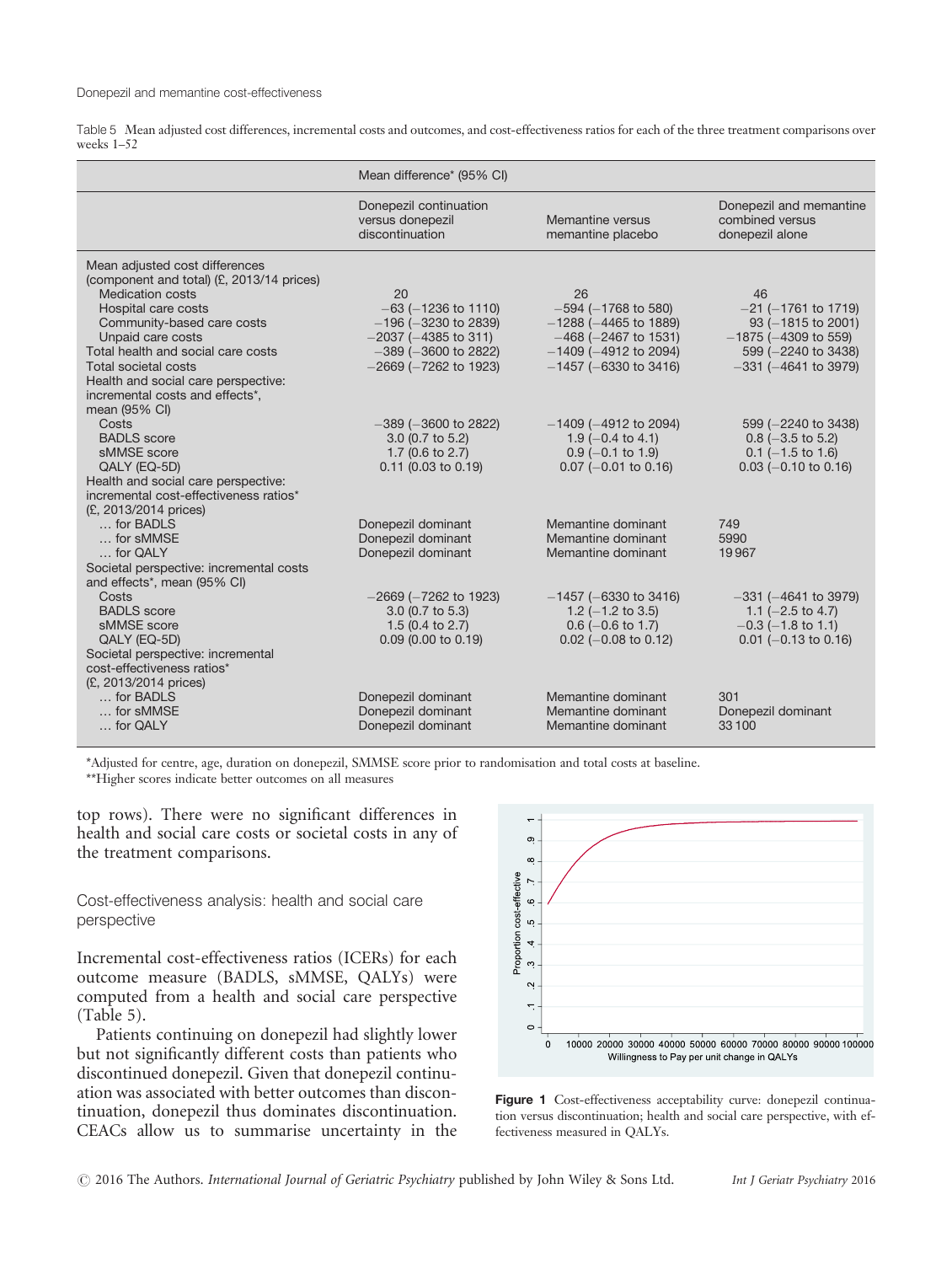estimates. The CEAC when outcome is measured by QALY gain (Figure 1) shows that the probability that donepezil continuation would be seen as more costeffective than discontinuation is 93% at the £20 000 threshold associated with NICE recommendations, and 96% at the £30 000 threshold (NICE, 2008).

For the second treatment comparison, patients treated with memantine (with or without donepezil continuation) had slightly lower but not statistically significantly different costs than patients treated with memantine placebo (with or without donepezil continuation), whilst clinical outcomes were close to being statistically significantly better (Table 5). Memantine dominates memantine placebo from a health and social care perspective, and the CEAC when outcome is measured by QALY gain suggests that the probability of memantine being more cost-effective than memantine placebo is 92% at the  $\text{\pounds}20000$  NICE threshold and 95% at the £30000 threshold (Figure 2).

The cost-effectiveness analyses for the third comparison show that donepezil–memantine combined had slightly higher adjusted health and social care costs compared to donepezil alone, although the difference was not statistically significant. Cost per QALY gained was £19 967 (Table 5). An alternative way to summarise results for the other two outcome measures is to calculate average cost of achieving a minimum clinically important difference; for BADLS the annual cost of achieving a 3.5-point difference is £2622, and for sMMSE the annual cost of achieving a 1.4-point difference is £8386. The CEAC with QALY as outcome shows that the probability that donepezil–memantine

combined would be seen as more cost-effective than donepezil alone is only 50% at the £20 000 NICE threshold and 55% at the £30 000 threshold (Figure 3). For BADLS and sMMSE, the CEACs again suggest low probabilities that donepezil–memantine combined would be seen as more cost-effective than donepezil alone, even at high willingness-to-pay values (Figure 3).

Cost-effectiveness analysis: societal perspective

We repeated the analyses from a societal perspective (Table 5). Outcome differences between treatments differ slightly between the rows in Table 5 because of the smaller sample with a societal perspective.

Donepezil continuation dominates donepezil discontinuation: better clinical outcomes and a reasonable, if not significant, societal cost advantage make donepezil continuation the more cost-effective option.

Patients treated with memantine (with or without donepezil continuation) had slightly lower but not significantly different societal costs than patients treated with memantine placebo (with or without donepezil continuation), whilst clinical outcomes were not statistically significantly different. The CEACs (not shown) suggest reasonably high probabilities that memantine would be seen as more cost-effective than memantine placebo when considering cognitive functioning (sMMSE, probabilities around 80%) or health-related quality of life (QALY, probabilities around 73%) but low probabilities (below 20%) when considering BADLS.



Figure 2 Cost-effectiveness acceptability curve: memantine versus memantine placebo; health and social care perspective, with effectiveness measured in QALYs.



Figure 3 Cost-effectiveness acceptability curves: donepezil and memantine versus donepezil only; health and social care perspective, with effectiveness measured in QALYs, BADLS and MMSE.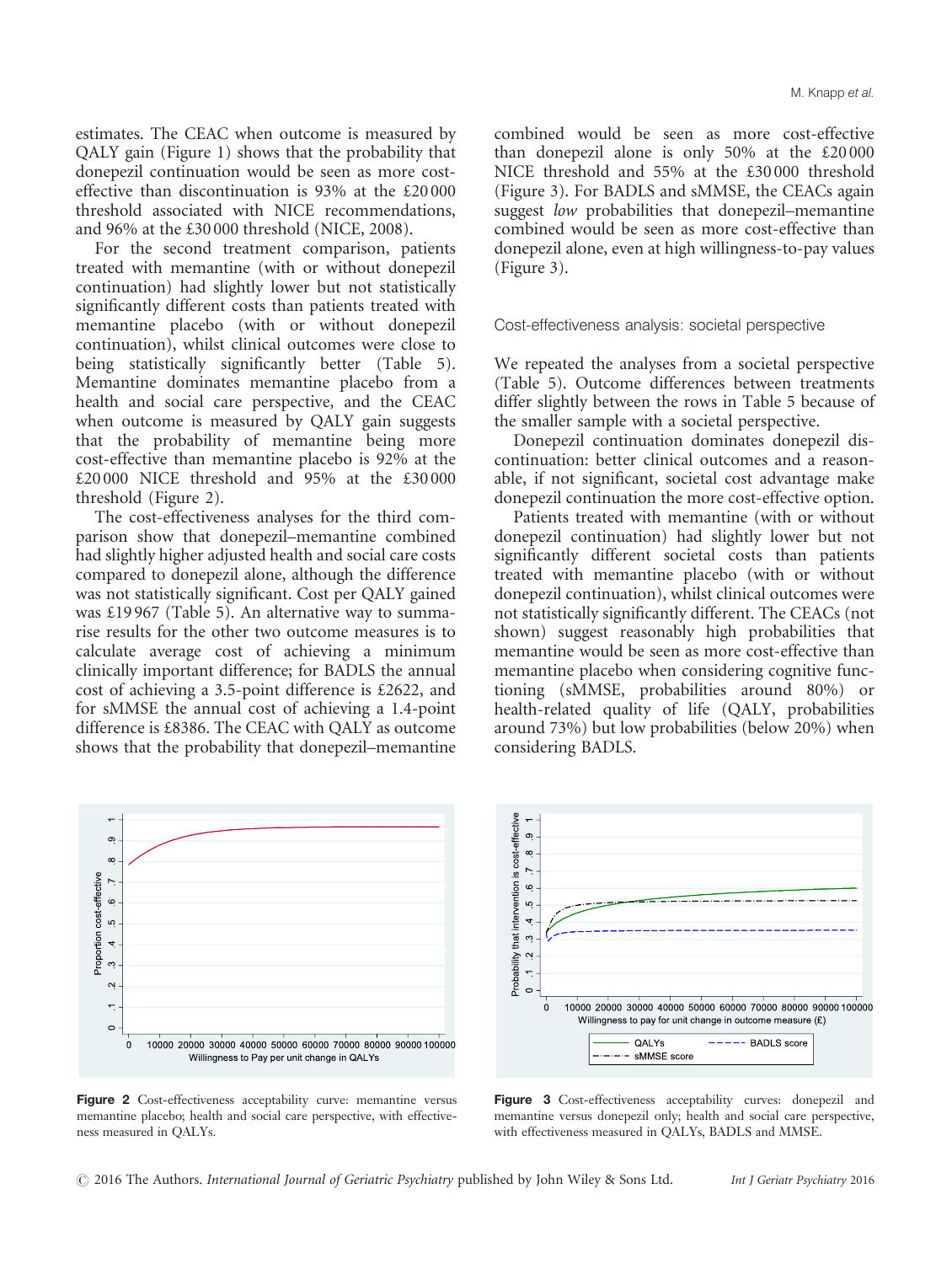Donepezil and memantine cost-effectiveness

In the third analysis, costs and outcomes were not observably different between donepezil alone and donepezil–memantine combined: cost and clinical outcome differences were tiny and not statistically significant. The probability that donepezil–memantine combined would be seen as more cost-effective than donepezil alone is modest (e.g. below 60% for all willingness-to-pay values for QALYs).

# **Discussion**

Based on a double-blind, placebo-controlled trial of patients with moderate or severe AD already treated with donepezil, we found that continuation of donepezil treatment for a further 52weeks was more cost-effective than discontinuation. Donepezil's costeffectiveness was demonstrated regardless of whether outcomes were measured in terms of improvements in cognitive impairment, functional impairment or health-related quality of life, and whether costs were measured just for the health and social care system or for society as a whole.

Starting memantine treatment was also more cost-effective than donepezil discontinuation from a health and social care perspective by reference to all three outcome measures, and (though less strongly) was cost-effective from a societal perspective when considering cognition and health-related quality of life, but not when looking at functioning in activities of daily living.

In contrast, donepezil–memantine combined is not more cost-effective than donepezil alone by reference to NICE thresholds for QALY gains, and the economic case also looks weak when considering the other two outcomes that we analysed (BADLS and MMSE).

# Previous studies

AChE inhibitors (such as donepezil) and memantine for the treatment of AD have been most frequently investigated for patients with mild-to-moderate symptoms. In moderate-to-severe AD (Feldman et al., 2001; Tariot et al., 2001) and severe AD (Fedldman et al., 2005; Winblad et al., 2006) AChE inhibitors are associated with modest improvements in cognition, function and clinical global impression. There is evidence that memantine is effective and cost-saving in moderate and severe AD (Areosa et al., 2005; Wimo et al., 2003), but it is not clear whether memantine in combination with an AChE inhibitor confers additional clinical benefits (Tariot et al., 2004;

Porsteinsson et al., 2008). However, there is little evidence to guide decisions regarding treatment continuation when symptoms become severe and patients are still living at home.

There is even less evidence on cost-effectiveness. Few economic evaluations of Alzheimer's medications have been conducted within randomised controlled trials, although numerous studies have employed simulation models (Bond et al., 2012; Knapp et al., 2012). For donepezil, the only trial for patients with moderate-to-severe AD with an economic evaluation found no cost difference compared to placebo over 24weeks from a health system perspective and modest savings (CDN\$332) from a societal perspective (Fedlman et al., 2001). For memantine, only modelling studies have been reported. For patients with mild-to-moderate dementia, AChE inhibitors enhance the effects of maintenance cognitive stimulation therapy and improve its cost-effectiveness (D'Amico et al., 2015).

Post-hoc analyses of data from DOMINO-AD showed that discontinuation of donepezil increased the risk of nursing home placement during the 52 week trial period, although made no difference to this risk over the subsequent 4 years (Howard et al., 2015). Nursing home admissions account for a relatively small part of the overall cost of AD, but delaying admission can substantially reduce service-related costs for people with more severe dementia (Knapp et al., 2016), even if it also risks increasing (prolonging) costs associated with unpaid care. We found that donepezil continuation was cost-effective even when unpaid care costs were included.

The systematic review that informed the most recent NICE Guidance [UPDATE] on use of AD drugs identified very few trials with relevant data. The economic model found a probability of only 38% that memantine would be cost-effective at a willingnessto-pay of £30 000 per QALY (Bond et al., 2012), which is a lot lower than our finding here (94%). Our data therefore add to, and potentially change, the evidence base on the cost-effectiveness of pharmacotherapy for people with moderate/severe AD by suggesting that both donepezil and memantine are more costeffective, when prescribed singly, than donepezil discontinuation.

#### Limitations and strengths

DOMINO-AD was unusual in evaluating medications for patients with more severe cognitive symptoms than has been common previously,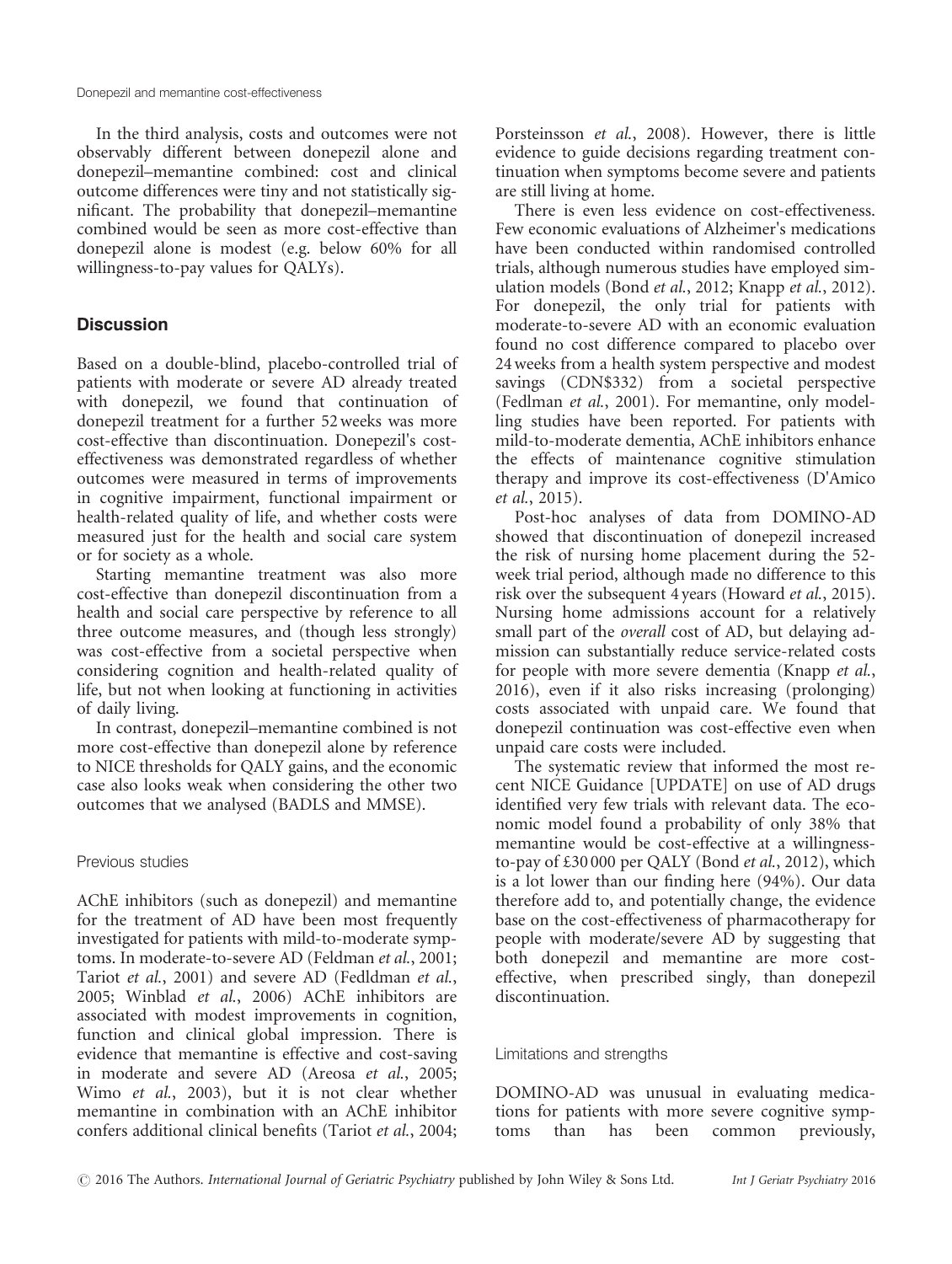specifically recruiting participants reaching the moderate-to-severe transition point. The study period of 52weeks was unusually lengthy. The trial was publicly funded (MRC, Alzheimer's Society), and conducted independently. Both medications were covered by patent at the time of the trial, but are now both generic.

The trial failed to recruit its target number of participants (410). This did not affect the power to detect significant differences on the co-primary outcomes (cognition and function) between donepezil and memantine and their respective placebos, but may have contributed to failure to demonstrate significant cognitive or functional benefits of donepezil– memantine combined over donepezil alone. The factorial design of the trial, however, allowed us to demonstrate the individual benefits of donepezil and memantine regardless of whether medications were taken alone or combined.

Estimating carer support costs is difficult: it is hard to measure time spent supporting someone with AD that is appropriately counted as 'care', and hard to attach an appropriate cost to that time. These common uncertainties in economic evaluation do not, of course, affect analyses from a health and social care perspective. We could not calculate carer costs for some patients, reducing sample size slightly for analyses from a societal perspective.

# Policy and practice implications

The independently conducted DOMINO-AD trial offers new evidence on pharmacotherapy for AD patients who have progressed to the severe stage of their illness. The results have relevance for both clinical decision-making (including decisions taken by health technology assessment bodies such as NICE) and for commissioning, given our findings on costeffectiveness. For example, NICE guidelines can only recommend the use of a medication within its licensed indication. AChE inhibitors are not currently licensed in England and Wales for the treatment of severe AD, but only for mild-to-moderate AD. Memantine is recommended for treatment of moderate or severe AD (National Institute for Health and Care Excellence 2016).

The trial suggests a strong case—not only on clinical grounds but also on economic grounds—for patients who have been successfully treated with donepzil at the mild-to-moderate stages but who have now progressed to more severe disease either continuing with donepezil or switching to memantine.

## **Contributors**

All authors contributed to study design, conduct of the trial and drafting of the paper. RH was Chief Investigator for the DOMINO-AD trial and led the overall study. MK was lead investigator for the economic analysis, wrote the first draft of the paper and led all revisions. RR and DK carried out the analyses for this paper. All authors were involved in revision and approval of the manuscript for publication. The corresponding author (MK) had full access to all data in the study and had final responsibility for the decision to submit for publication. RJ was involved throughout the study and approved the previous version of this paper, but sadly died before the final version was completed.

# Conflict of interests

Dr Baldwin reports personal fees from Lundbeck, Otsuka, Pfizer, Novartis, Eli-Lilly and Janssen-Cilag, meeting expenses from Lundbeck, Otsuka, Pfizer and Eli-Lilly, and paid participation in an advisory board for Lundbeck unrelated to the submitted work; Prof Ballard reports grants from Lundbeck and Acadia, and personal fees from Lundbeck, Acadia, Roche, Orion, GSK, Otsuka, Heptares and Lilly; Professor Banerjee reports research grants and personal fees from Abbvie, Eleusis, Daval International Ltd and Boehringer-Indelheim, non-financial support from Lilly; Dr Barber reports fees from Novartis outside the submitted work; Dr Bentham reports grants from the Medical Research Council during the conduct of the study, and personal fees from TauRx Therapeutics outside the submitted work; Professor Brown reports grants from the Medical Research Council and Alzheimer's Society; Dr Findlay reports grants from the Medical Research Council and Alzheimer's Society, personal fees from Eisai/Pfizer, Lundbeck, lecture fees and support to attend educational meetings outside the submitted work; Professor Holmes reports grants from the Medical Research Council and Alzheimer's Society, and a grant from Pfizer outside the submitted work; Professor Howard reports grants from the Medical Research Council and Alzheimer's Society UK, and non-financial support from Pfizer/Eisai and Lundbeck during the conduct of the study; Dr Jones reports grants from the Medical Research Council and Alzheimer's Society and travelling expenses from Nottingham Healthcare Foundation Trust; Professor Katona reports honoraria and advisory board membership payments from Lundbeck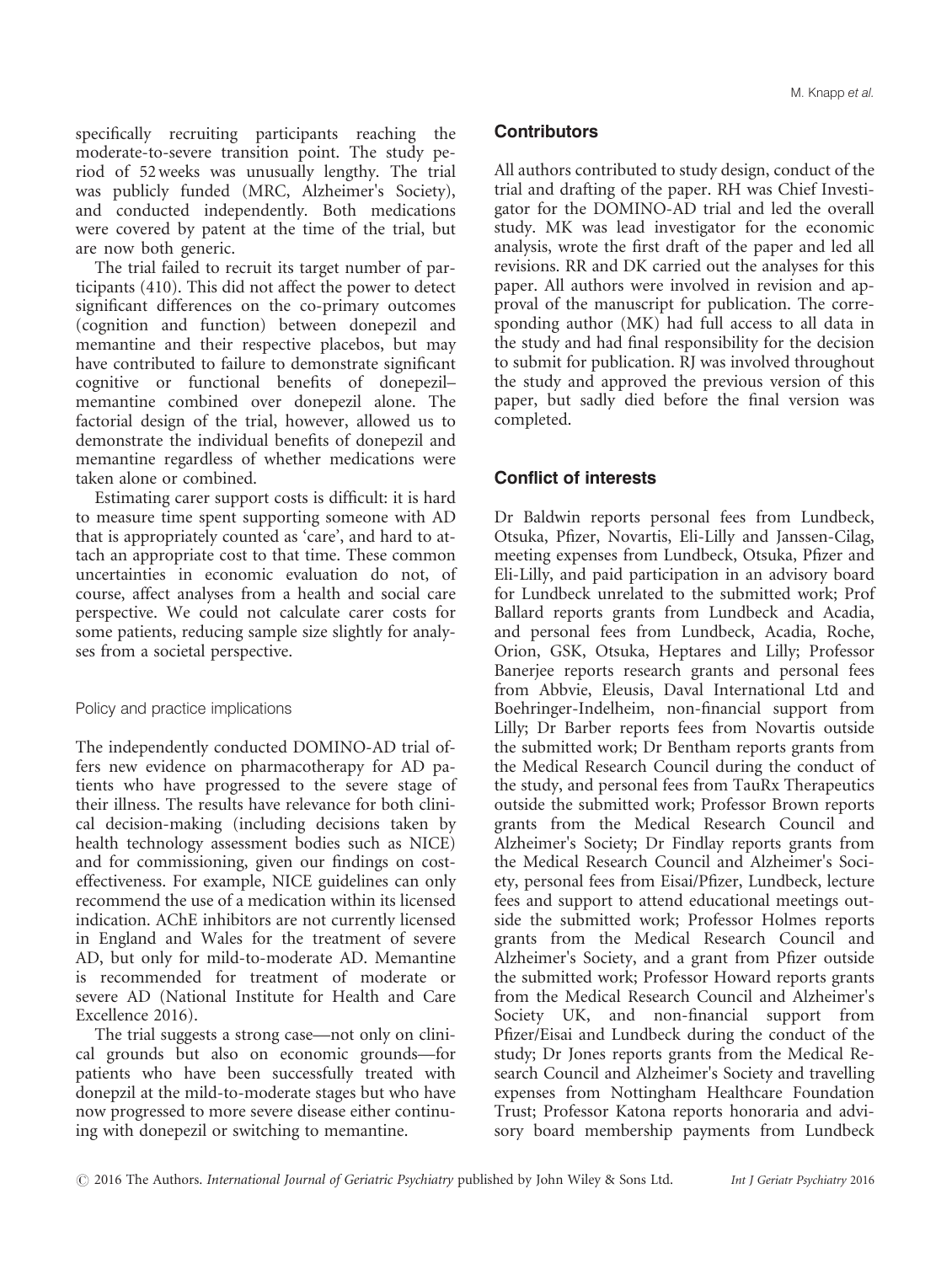Donepezil and memantine cost-effectiveness

outside the submitted work; Professor Knapp reports grants from the Medical Research Council and Alzheimer's Society, grant from Lundbeck outside the submitted work, personal fees from Lundbeck and Takeda outside the submitted work; Professor McKeith reports grants from the Medical Research Council and Alzheimer's Society, grants from Axavant Sciences and Nutricia outside the submitted work, personal fees from GE Healthcare outside the submitted work; Dr McShane reports grants from NIHR for the Cochrane Dementia and Cognitive Improvement Group outside the submitted work; Professor O'Brien reports personal fees from GE Healthcare, TauRx, Cytox outside the submitted work, grants and personal fees from Avid/Lilly outside the submitted work; Dr Phillips reports grants from the Medical Research Council during the conduct of the study; Drs Adams, Dening, Johnson, King, Lindesay, Macharouthu, Romeo, Sheehan have nothing to disclose.

# Funding sources

The study was funded by the UK Medical Research Council (G0600989) and UK Alzheimer's Society; part-funded as independent research by the National Institute for Health Research (NIHR) Biomedical Research Centre and Dementia Unit at South London and Maudsley NHS Foundation Trust and King's College London (RBr and RH salary support) and the NIHR School for Social Care Research (MK salary support). Pfizer-Eisai and Lundbeck donated medications and placebo. Neither funders nor pharmaceutical companies had any involvement in study design, management, conduct, data collection, analyses or interpretation of results.

# Acknowledgements

The study was part-supported as independent research by the National Institute for Health Research (NIHR) Biomedical Research Centre and Dementia Unit at South London and Maudsley NHS Foundation Trust and King's College London (salary support for Professors Brown and Howard) and by the NIHR School for Social Care Research (salary support for Professor Knapp); the views expressed are those of the authors and not necessarily those of the NHS, NIHR or English Department of Health. Pfizer-Eisai and Lundbeck donated medications and placebo. Neither the funders nor pharmaceutical companies had any involvement in study design, management, conduct, data collection, analyses or interpretation of results.

We thank Victoria Morgan and Angela Clayton-Turner (trial steering committee patient and caregiver representatives from the Alzheimer's Society); the independent data monitoring and ethics committee: Brian Lawlor (chair), Tony Bayer (independent physician), and Deborah Ashby (independent statistician); the Dementia and Neurodegenerative Diseases Research Network; and co-investigators on other parts of the DOMINO study who are not authors of this paper. We express our particular gratitude to participating patients and their carers, and to NHS colleagues who supported recruitment to the trial.

# **References**

- Areosa SA, Sheriff F, McShane R. 2005. Memantine for dementia. Cochrane Database Syst RevCD003154 .
- Beecham J, Knapp M. 2001. Costing psychiatric interventions. In Measuring Health Needs, Thornicroft G (ed.). 2nd edn.Gaskell: London; 200–24.
- Bond M, Rogers G, Peters J, et al. 2012. The effectiveness and cost-effectiveness of donepezil, galantamine, rivastigmine and memantine for the treatment of Alzheimer's disease (review of Technology Appraisal No. 111): a systematic review and economic model. Health Technol Assess 16: 1–470.
- Bucks RS, Ashworth DL, Wilcock GK, et al. 1996. Assessment of activities of daily living in dementia: development of the Bristol Activities of Daily Living Scale. Age Ageing 25: 113–20.
- Comas-Herrera A, Wittenberg R, Pickard L, et al. 2007. Cognitive impairment in older people: future demand for long-term care services and the associated costs. Int J Geriatr Psychiatr 22: 1037–45.
- Cummings JL, Mega M, Gray K, et al. 1994. The Neuropsychiatric Inventory: comprehensive assessment of psychopathology in dementia. Neurol 44: 2308–14.
- Curtis L. 2014. Unit Costs of Health and Social Care 2014. University of Kent: PSSRU. D'Amico F, Rehill A, Knapp M, et al. 2015. Maintenance cognitive stimulation ther-
- apy: an economic evaluation within a randomised controlled trial. JAMDA 16(1): 63–70.
- Department of Health. 2014. National Health Service Schedule of Reference Costs. Dolan P, Gudex C, Kind P, et al. 1995. A social tariff for EuroQol: results from a UK
- population survey. In Discussion Paper 138. University of York: York. EuroQoL Group. 1990. EuroQoL: a new facility for the measurement of health-
- related quality of life. Health Policy 16: 199–208. Feldman H, Gauthier S, Hecker J, et al. 2001. A 24-week, randomized, double-blind study of donepezil in moderate to severe Alzheimer's disease. Neurology 57(4): 613–20.
- Feldman H, Gauthier S, Hecker J, et al. 2005. Efficacy and safety of donepezil in patients with more severe Alzheimer's disease: a subgroup analysis from a randomised, placebo-controlled trial. Int J Geriatr Psychiatry 20: 559–69.
- Goldberg DP, Gater R, Sartorius N, et al. 1997. The validity of two versions of the GHQ in the WHO study of mental illness in general health care. Psychol Med 27: 191–7.
- Howard R, Phillips P, Johnson T, et al. 2011. Determining the minimum clinically important differences for outcomes in the DOMINO trial. Int J Geriatr Psychiatry  $26: 812 - 17.$
- Howard R, McShane R, Lindesay J, et al. 2015. Nursing home placement in the Donepezil and Memantine in Moderate to Severe Alzheimer's Disease (DOMINO-AD) trial: secondary and post-hoc analyses. Lancet Neurol 14: 1171–81.
- Howard R, McShane R, Lindesay J, et al. 2012. Donepezil and memantine in moderate to severe Alzheimer's disease: The DOMINO trial. N Engl J Med 366: 893–903.
- Jones R, Sheehan B, Phillips P, et al. 2009. DOMINO-AD protocol: donepezil and memantine in moderate to severe Alzheimer's disease—a multicentre RCT. Trials 10: 57.
- Knapp M, Chua K-C, Broadbent M, et al. 2016. Predictors of care home and hospital admissions and their costs for older people with Alzheimer's disease: findings from a large London case register, BMJ Open, forthcoming.
- Knapp M, Iemmi V, Romeo R. 2012. Dementia care costs and outcomes: a systematic review. Int J Geriatr Psychiatry 28(6): 551–61.
- McKhann G, Drachman D, Folstein M, et al. 1984. Clinical diagnosis of Alzheimer's disease: report of the NINCDS-ADRADA Work Group under the auspices of